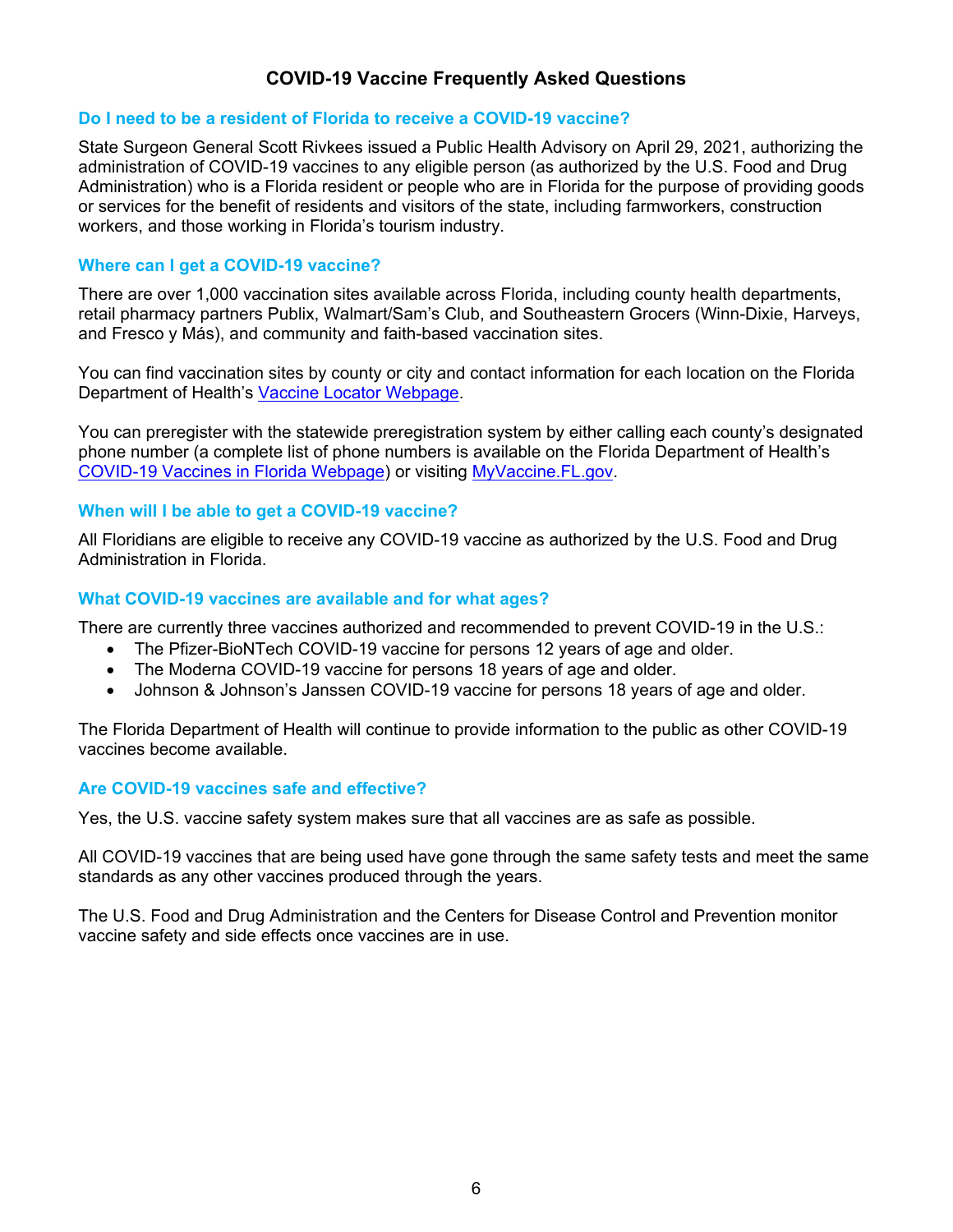### **How did COVID-19 vaccines get developed so fast?**

Researchers used existing clinical trial networks to begin conducting COVID-19 vaccine trials.

Manufacturing was started while the clinical trials were still underway. Normally, manufacturers conserve their resources by waiting to begin manufacturing until after completion of the trials.

mRNA vaccines, like Pfizer-BioNTech and Moderna, can be manufactured in large amounts more quickly than traditional vaccines.

The U.S. Food and Drug Administration and Centers for Disease Control and Prevention are prioritizing review, authorization, and recommendation of COVID-19 vaccines.

#### **How much does it cost to get a COVID-19 vaccine?**

The federal government is providing COVID-19 vaccines free of charge to people living in the U.S.

If you are denied a vaccine or asked to pay any fee, please contact the U.S. Department of Health and Human Services Office of Inspector General hotline at 1-800-447-8477 or [TIPS.HHS.GOV.](https://oig.hhs.gov/fraud/report-fraud/index.asp)

For more information visit: www.CDC.gov/Coronavirus/2019-nCoV/Vaccines/KeyThingsToKnow.html.

#### **What are common side effects after getting a COVID-19 vaccine?**

After vaccination, you might have some side effects. These will likely go away in a few days. Side effects are normal signs your body is building protection. Common side effects may include: pain and swelling on the arm where you received the shot, fever, chills, tiredness, and headache.

#### **What do I need to know about Johnson & Johnson's Janssen COVID-19 vaccine?**

According to the U.S. Food and Drug Administration and Centers for Disease Control and Prevention, while rare, some people (mostly females 18-49 years of age) have developed blood clots with low levels of platelets (blood cells that help your body stop bleeding) after getting Johnson & Johnson's Janssen COVID-19 vaccine. Symptoms often began about one to two weeks following vaccination.

You should seek medical attention right away if you have any of the following symptoms: shortness of breath, chest pain, leg swelling, persistent abdominal pain, severe or persistent headaches or blurred vision, or easy bruising or tiny blood spots under the skin beyond the site where you received the shot.

### **Can I get a COVID-19 vaccine if I am pregnant?**

According to the Centers for Disease Control and Prevention, although the overall risk is low, pregnant people are at an increased risk for severe illness from COVID-19 when compared to non-pregnant people. Pregnant people with COVID-19 might also be at increased risk for other poor outcomes related to pregnancy, such as preterm birth.

Experts think COVID-19 vaccines are unlikely to pose a specific risk for pregnant people. However, there are currently limited data on the safety of COVID-19 vaccines in pregnant people.

So far, systems in place to monitor vaccine safety have not identified any specific safety concerns for pregnant people. If you are unsure, you should speak with your health care provider.

### **Can COVID-19 vaccines cause infertility?**

According to the Centers for Disease Control and Prevention, there is currently no evidence that any vaccines, including COVID-19 vaccines, cause fertility problems. If you are trying to become pregnant, you do not need to avoid pregnancy after receiving a COVID-19 vaccine.